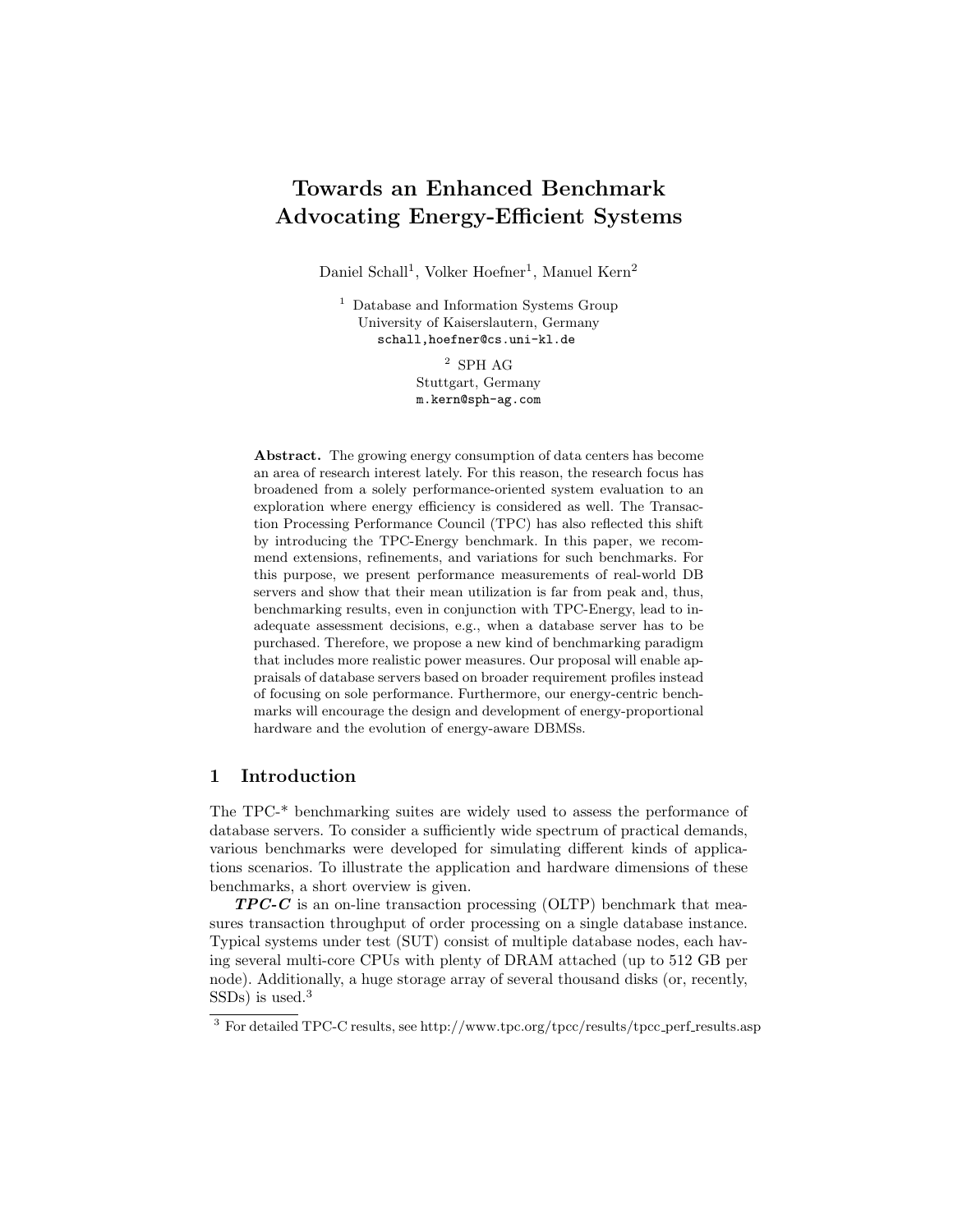$TPC-E$  is another OLTP benchmark – simulating the workload of a brokerage firm – with similar hardware requirements as TCP-C. At the time this paper was written, the fastest SUT consisted of a single server with 8 processors (80 cores) and 2 TB DRAM. For storage, 16 SAS controllers and more than 800 disk drives were used.

TPC-H is an ad-hoc decision support benchmark processing a set of OLAP queries. Although the query types are different compared to OLTP, the hardware requirements are equally demanding. For example, the fastest server running this benchmark (for the 30 TB benchmark configuration) consists of a single node, equipped with 64 processors, 1 TB of DRAM, and more than 3,000 hard disk drives.

Obviously, the huge amount of hardware is consuming a lot of power – for all three benchmarks. As an example, the top TPC-E system mentioned earlier is consuming up to 4,500 watts at peak performance. Despite such substantial energy needs, power consumption was ignored by TPC in the past. However, the newly created benchmark TPC-Energy is approaching the emerging demand for energy-related measures. While TPC-[C,E and H] are reporting performance only, TPC-Energy is introducing measures for the energy consumption during query processing. TPC-Energy additionally regulates how power measurements must be performed, e.g., what measurement devices should be used and what measurement precision must be maintained. The metrics defined by TPC-Energy is Energy Consumption over Work done expressed in Joule per transactions, which translates to *Power Consumption* over *Work delivered* expressed in *Watts* per tps.

Although TPC-Energy made a first step towards energy-related measures compared to the former performance-centric TCP benchmarks, we advocate appropriate measures which are still missing to get meaningful insights into the servers' energy consumption behavior, e.g., power usage over system utilization. For this reason, we propose a new benchmarking paradigm which extends the already existing TPC-Energy.

This paper is structured as follows: In Section 2, we introduce some definitions regarding power consumption and energy and pinpoint the influence of the server load to the power consumption. In Section 3, we will briefly review related energy-centric benchmarks, whereas we will revisit TPC-Energy and point out its limitations by showing measurements of real-world servers in Section 4. We will argue that servers are usually not running at peak load and discuss the implications on the power consumption. Based on our findings in the preceding sections, we propose a new kind of benchmarking paradigm in Section 5. Our proposal will overcome the limitations we identified earlier. Finally, in Section 6, we conclude our contribution and give an outlook, how a new benchmarking paradigm can change both the way systems are built and the customers' view on new systems.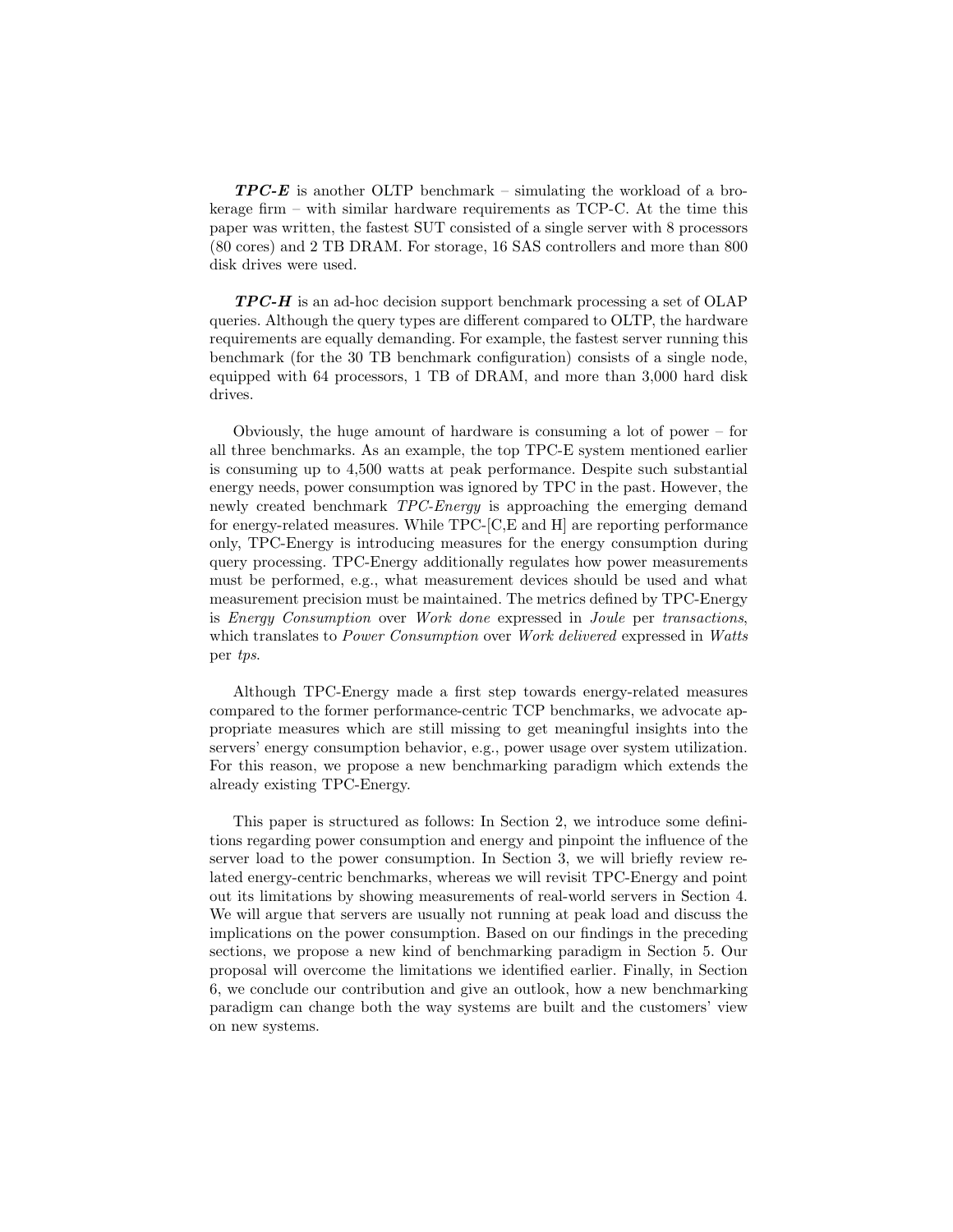# 2 Energy Efficiency and Other Measures

Energy consumption of data centers is steadily growing due to the ascending number of server installations and due to the increasing power consumption of each server. At the same time, energy costs are rising continuously. For an average utilization period (∼5 years), energy costs have now drawn level with the server's acquisition cost [3]. The total cost of ownership is therefore heavily influenced by the energy footprint of the devices. Further costs, over and above the plain energy cost of powering the servers, come to play, i.e., cooling cost, additional batteries, and amply dimensioned power switches.

In recent years, a lot of efforts have been made to limit the spendings on energy. Some of these efforts include the building of data centers in regions, where power can be cheaply acquired, or the augmented utilization of servers by virtualization techniques [7]. Nevertheless, the best approach is reducing the power consumption of the hardware in the first place. As the power consumption of a server does not scale linearly with its utilization, overdimensioned hardware has a huge impact on its overall energy consumption. Figure 1 charts the power consumption at various compute loads. As the load level drops, the power consumption does not scale well. Even at idle, the system uses about 50 % of its peak power.



Fig. 1. Power by component at different activity levels, from [6]

Due to the growing influence of the energy consumption on buyers' decisions, it is crucial to provide sound energy measurement results besides the performance data for servers. It is especially necessary to provide energy measurements that cover the whole operating area of a database server. Hence, not only the peak performance and respective power consumption are important to buyers. The average energy consumption expected for a certain machine has much more influence on the anticipated spendings during the next years and are therefore equally relevant. Because the power consumption of servers is not linear to the delivered performance, it is important to know the load curve and the resulting energy consumption of a system. The relation between consumed power and delivered work relative to their peak is called Energy Proportionality and will be explained in the following definitions.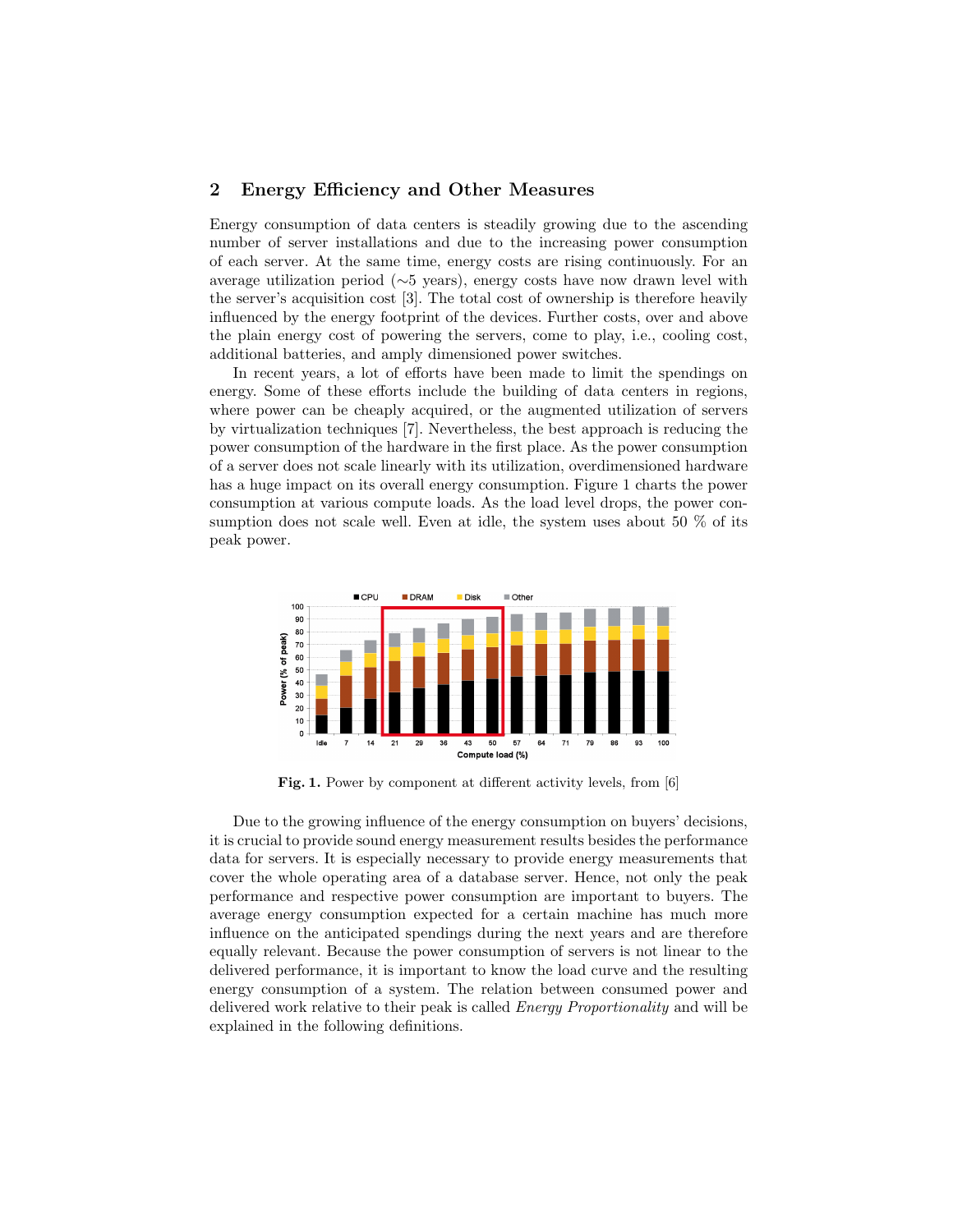#### 2.1 Definitions

In this paper, we will use the term *power* (or power consumption) to denote the current consumption of electricity; hence, the unit of power is Watt. The power consumption of a server/component over time is called energy (or energy consumption). Energy consumption is expressed in Joule:

$$
energy = \int power \ dt
$$
  
1 Joule = 1 Watt · 1 second

To quantify the amount of computational work done on a server, different hardware-related measures can be employed, e.g.  $MIPS$ ,  $FLOPS$ ,  $IOPS$ , or more complex, often application-related measures. In the database community, and for the TPC-\* benchmarks as well, the number of transactions – defined as specific units of work in the application environments addressed by the TPC-\* workloads – has prevailed as an application-related measure for the quantity of computations. We are using the same (generic) measure referring to transactions per time unit, in particular, transactions per second (tps) here:

$$
1 \; tps = \frac{1 \; transaction}{1 \; second}
$$

Because of the transactions' dependency on the specific application scenario, only results from the same benchmark, hence, with the same dataset and the same set of queries, are comparable. Hence, such performance figures must always be qualified by the respective benchmark (such as  $tpmC$  or  $tpsE$ ). In this paper, performance measures are expressed in tps, but other qualifiers can be used exchangeablely.

To express how efficiently a certain set of queries can be processed using a given amount of energy, we use the term energy efficiency:

$$
energy\ efficiency = \frac{\# \ of\ transactions}{energy\ consumption}
$$

which can be transformed to the amount of work done per time unit when a certain amount of power is given:

$$
energy\ efficiency = \frac{tps}{Watt}
$$

The higher the energy efficiency, the better a given system transforms electricity into "work". Note, this is the inverse of the formula used in TPC-Energy which applies  $\frac{W_{att}}{tps}$  as its metrics. The rationale of the TPC for choosing the inverse was the desire to be similar to the traditional TPC metrics price over throughput and, furthermore, to allow a secondary metrics for each of the subsystems. To conform with already established practices, we will use  $\frac{Watt}{tps}$  as well.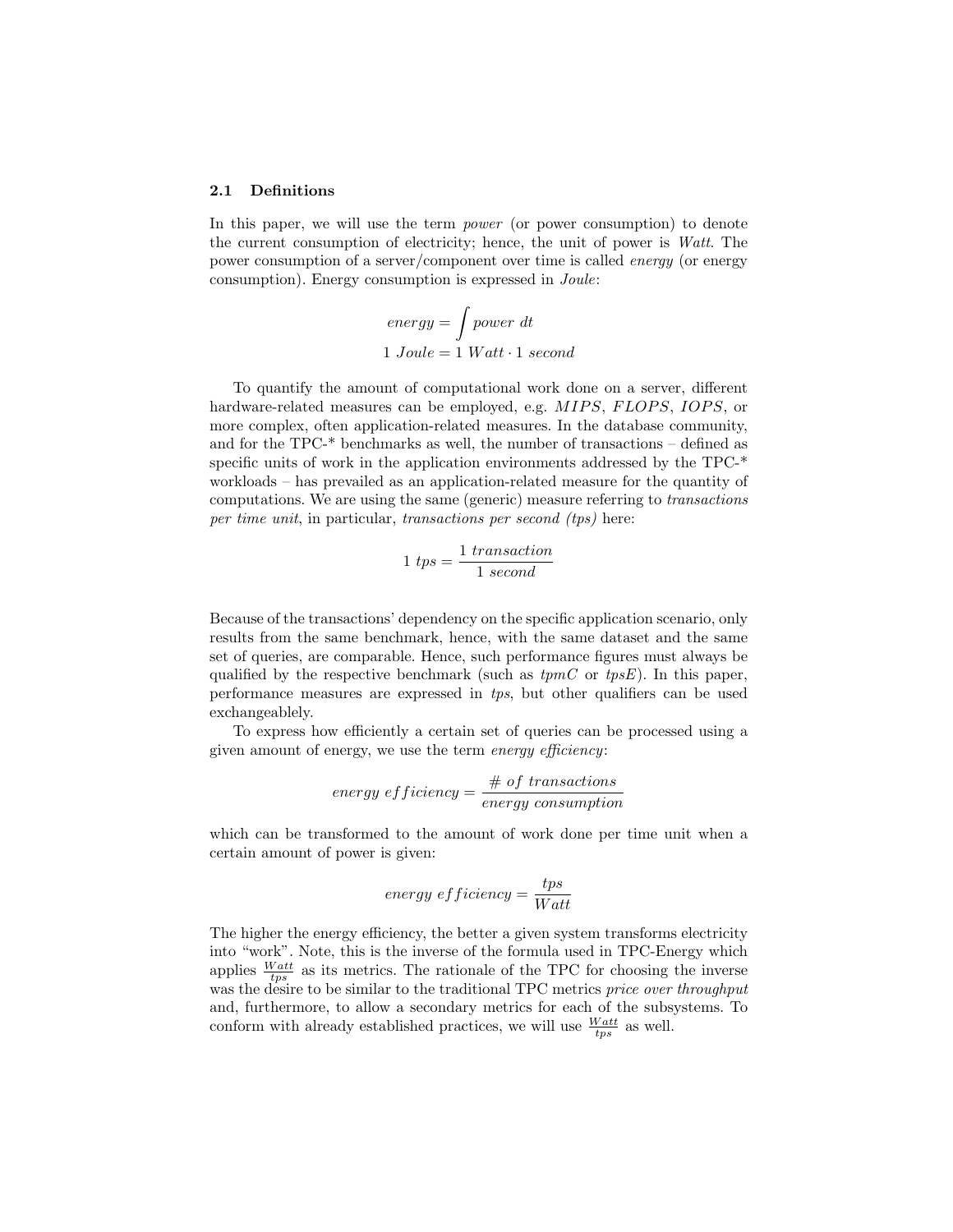In addition to that absolute measure, we are using the term *energy propor*tionality, coined by [1], when we want to reference the power consumption of a server (at a given level of system utilization) relative to its peak consumption. Ideally, the power consumption of a system should be determined by its utilization [2]. Hence, energy proportionality describes the ability of a system to scale its power consumption linearly with the utilization.

Therefore, energy proportionality can not be expressed using a scalar value. Instead, a function or graph is needed to display the characteristics of a system. For each level  $x, 0 \le x \le 1$ , of system utilization<sup>4</sup>, we can measure the power used and denote this value as the actual power consumption at load level  $x$ . To facilitate comparison, we use relative figures and normalize the actual power consumption at peak load  $(x = 1)$  to 1, i.e.,  $PC_{act}(x = 1) = 1$ . Using this notation, we can characterize a system whose power consumption is constant and independent of the actual load by  $PC_{act}(x) = 1$ .

Note, we obtain by definition true energy proportionality at peak load, i.e.,  $PC_{ideal}(x = 1) = 1$ . In turn, a truly energy-proportional system would consume no energy when it is idle (zero energy needs), i.e.,  $PC_{ideal}(x = 0) = 0$ . Due to the linear relationship of energy proportionality to the level of system utilization, we can express the ideal power consumption at load level x by  $PC_{ideal}(x) = x$ .

With these definitions, we can express the energy proportionality  $EP(x)$  of a system as a function of the load level x:

$$
EP(x) = \frac{PC_{ideal}(x)}{PC_{act}(x)} = \frac{x}{PC_{act}(x)}\tag{1}
$$

This formula delivers  $EP$  values ranging from 0 to 1. Note, for  $x < 1$  in a real system,  $PC_{act}(x) > x$ . According to our definition, each system is perfectly energy proportional at  $x = 1$ . If a system reaches  $EP(x) = 1$ , it is perfectly energy proportional for all load levels x. In turn, the more  $EP(x)$  deviates from 1, the more it loses its ideal characteristics.

Using the results of Figure 1 as an example, we yield  $EP(x = 0.5) = 0.55$ ,  $EP(x = 0.3) = 0.35$ , and  $EP(x = 0.01) = 0.02$ . Special care must be taken for defining  $EP(x = 0)$  to avoid having a zero value in the numerator of the formula. In this paper, we have agreed to define  $EP(x = 0) := EP(x = 0.01)$ . Therefore, this value should be taken with care. Nevertheless, the worst EP figure is provided by a constant-energy-consuming system in idle mode:  $EP(x =$  $0) = 0.$ 

Obviously, assessing energy proportionality is a lot more expressive than mere energy consumption. While the latter only captures a single point of the system's energy characteristics, the former reveals the ability of the system to adapt the power consumption to the current load.

 $4 By$  multiplying x by 100%, the percentage of system utilization can be obtained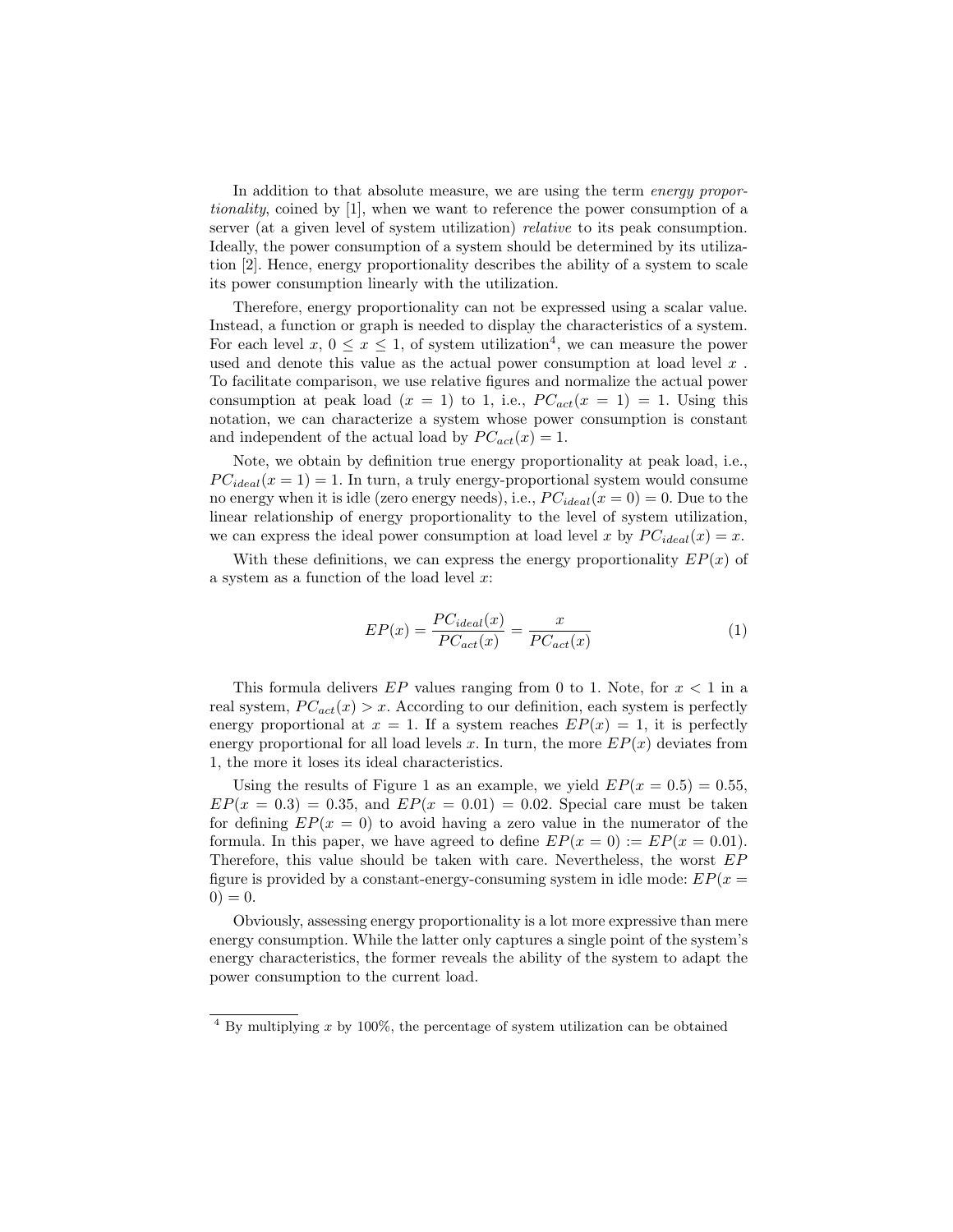# 3 Related Benchmarks

In this section, we will give a short overview of existing benchmarks and their relation to energy measurements. Poess et al. provide a more detailed summary in [4].

As the first observation, the TPC-[C, E, H] benchmarks are not considering energy consumption at all. These benchmarks are purely performance-centric. The TPC-Energy benchmark – an extension to any of the three benchmarks – is defining measurements for energy consumption. It gives advice how to measure the power consumption while the benchmark is running and provides additional guidelines how to measure the power consumption of the idle system.

SPEC (the Standard Performance Evaluation Corporation) has introduced the *SPECpower\_ssj2008* benchmark for measuring the performance and energy consumption of a system running Java-based workloads. In contrast to TPC-Energy, the SPEC benchmark does measure power consumption at 11 load levels (from 0% load to 100% load) and aggregates the measurements by the geometric mean to form a single result. Additionally, newer releases of the SPEC benchmark like SPECweb 2009 and SPECvirt sc2010 incorporate the power measurement methodologies from SPECpower.

Apart from benchmarks specified by benchmark-centric organizations, the database community itself moved forward to propose an energy-related benchmark to evaluate the energy efficiency of computer systems. The *JouleSort* [5] benchmark is a sort benchmark, whose idea is to account the energy consumed for sorting a given input size. Instead of benchmarking sorted records per \$, JouleSort is reporting sorted records per Joule. Thus, this benchmark reveals the energy efficiency of a computer system close to 100% load, but the scenario (just focusing on sorting) is rather narrow and differing from real-world database workloads.

In addition, the SPC (Storage Performance Council), whose benchmarks are targeted on evaluating storage components, defined energy-related extensions for their benchmarks. These extensions do not track the power consumed at peak load, but measure it at 80% (denoted as heavy) and 50% (denoted as moderate) of the peak performance as well as in idle mode. Furthermore, they introduce the weighted average power consumption based on three different usage patterns (low, medium, and high).

# 4 Server Load Profiles

In contrast to the assumptions made for existing benchmarks, i.e., testing a system at peak performance, real-world applications do not utilize servers that way. Typically, the hardware of database servers is designed to handle peak load; hence, it is overprovisioned for the average daily work. In the rare events of peak load, the servers reach their processing limits, but most of the time, their hardware is heavily underutilized. In the following, we will outline two studies that analyzed the energy consumption and load of servers.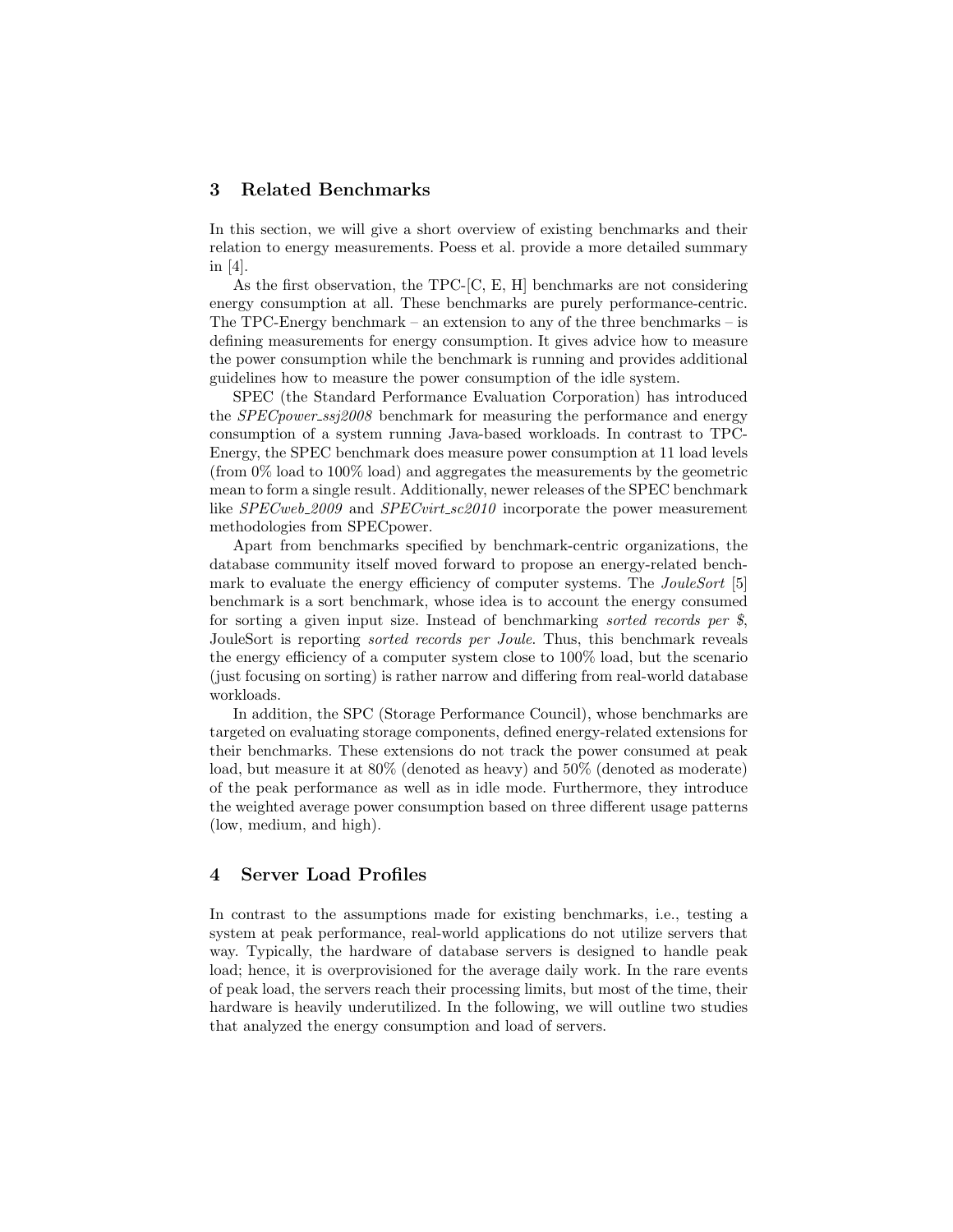

Fig. 2. Average CPU utilization of Google's servers, from [1]

#### 4.1 Google Study

In 2007, Louiz Barroso and Urs Hölzle published a study that revealed performance data of Google's MapReduce server cluster [1]. According to this study, the servers are typically operating at 10% to 50% of their maximum performance. That way, servers are barely idle but, as well, barely fully utilized. Figure 2 charts the aggregate histogram for the CPU utilization of 5,000 servers hosted at Google.

### 4.2 SQL- and BI-Server Data

SPH AG monitored the performance of some of the database and analysis servers of its customers – data we use to visualize typical utilization and workload behavior of SQL and Business Intelligence (BI) applications. SPH AG is a midsized ERP-developing company that specializes in the branches mail order and direct marketing. Its ERP products are based on IBM System i5 or (in the considered case) on Microsoft Dynamics AX. For some of its customers, SPH AG is hosting the ERP servers in-house, including SQL servers and BI servers. The SQL servers are used to store the ERP data, such as customer, sales order, and invoice information. For the ERP system, 24/7 availability is also needed, because on-line shops are connected to the ERP systems. The BI servers are used to process data of the SQL servers for the preparation of reports for the company management. This data is updated by a nightly job. On all servers, a thorough performance and load monitoring is installed.

Every customer gets its own SQL and BI server to isolate the user data of different customers at hardware level. Figure 3 shows a sketch of the systems' layout. The OLTP server on the left-hand side is processing transactional workloads issued by an upstream ERP system. The BI server at the right-hand side is pulling all tables of interest in a nightly job from the OLTP server. After the new data has arrived, the BI server starts building indexes and running OLAP queries. The results are stored on the BI server and can be accessed by the management. Both servers consist of two Intel Xeon E5620 2.4 GHz with 8 cores per CPU and 32 GB DRAM in total. They have two hard disk drives attached, one for the database files which has 800 GB, and the second one for the log files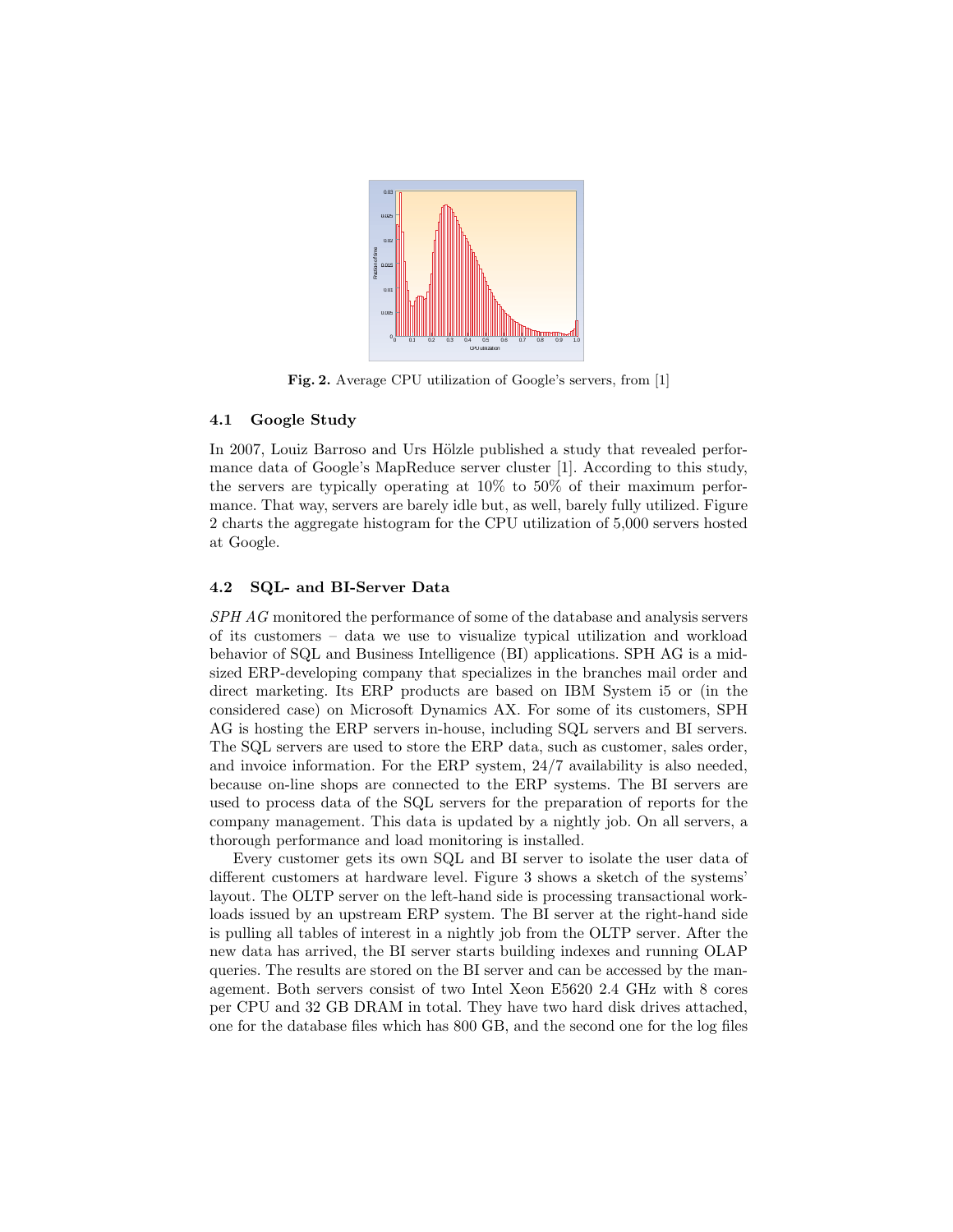

Fig. 3. SQL and BI server

(300 GB). The servers are interconnected via Ethernet. One may argue that this hardware configuration is not very powerful for servers typically benchmarked with TPC-\*, but it delivers sufficient power for these tasks. As we will see, even this configuration is overprovisioned for the average daily load.

We analyzed the performance-monitoring log files from SPH and charted the servers' CPU and disk utilization for some customer. The overall disk and pro-



Fig. 4. CPU utilization histograms



Fig. 5. Disk utilization histograms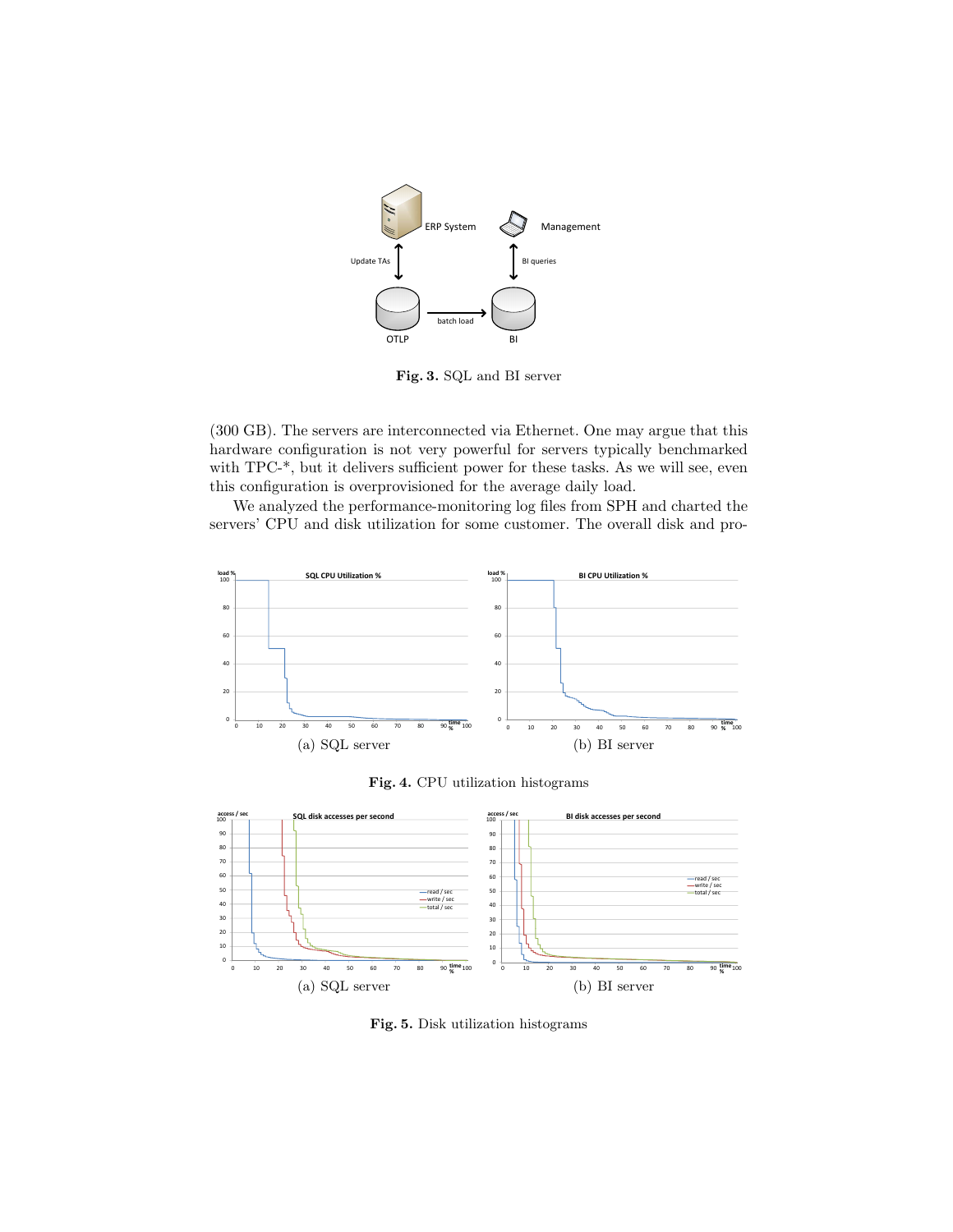

Fig. 6. Weekly CPU usage

cessor utilization histograms of the servers are depicted in figures  $4(a)$ ,  $4(b)$ ,  $5(a)$ , and 5(b). For an arbitrary day in the data set, the graphs show the probability distribution of the CPU utilization sorted from 100% to 0% (idle) and the disks' utilization by accesses/second, respectively. As the graphs indicate, the servers spend most of their time idle.

A weekly breakdown of the servers CPU load is depicted in figures 6(a) and 6(b). At night, the BI starts its update cycle and gathers daily transaction data from the SQL server. During some rush hours, the SQL server is processing most of the transactional workload, while customers and employees are accessing the ERP system. During the rest of the day, the servers are heavily underutilized.

Overall, it gets obvious that the claims made by Barroso and Hölzle apply to these servers as well. As the figures  $6(a)$  and  $6(b)$  show, the servers are utilized about 25% of the time and very rarely at peak.

### 5 Proposal

Based on the observations in the previous section, it is easy to see that current server installations do not behave like the systems measured in traditional benchmarks. While benchmarks usually measure peak performance, typical servers operate far away from that point during most of the time. Nevertheless, benchmark results are comparable and meaningful when it comes to performance only. As long as attention is not turned to energy consumption, the mismatch between benchmarking and real usage of servers does not carry weight. Performance measurements under peak utilization can be easily broken down to lower load situations. Hence, a system, able to process  $x$  tps per second at peak, can also process 0.5x tps per second.

In contrast, energy-related measurements obtained at some point of utilization are not transferable to other load situations because of the non-linear scaling of energy consumption of todays computer hardware. Therefore, the whole span of different load situations should be measured separately to obtain meaningful energy data for customers.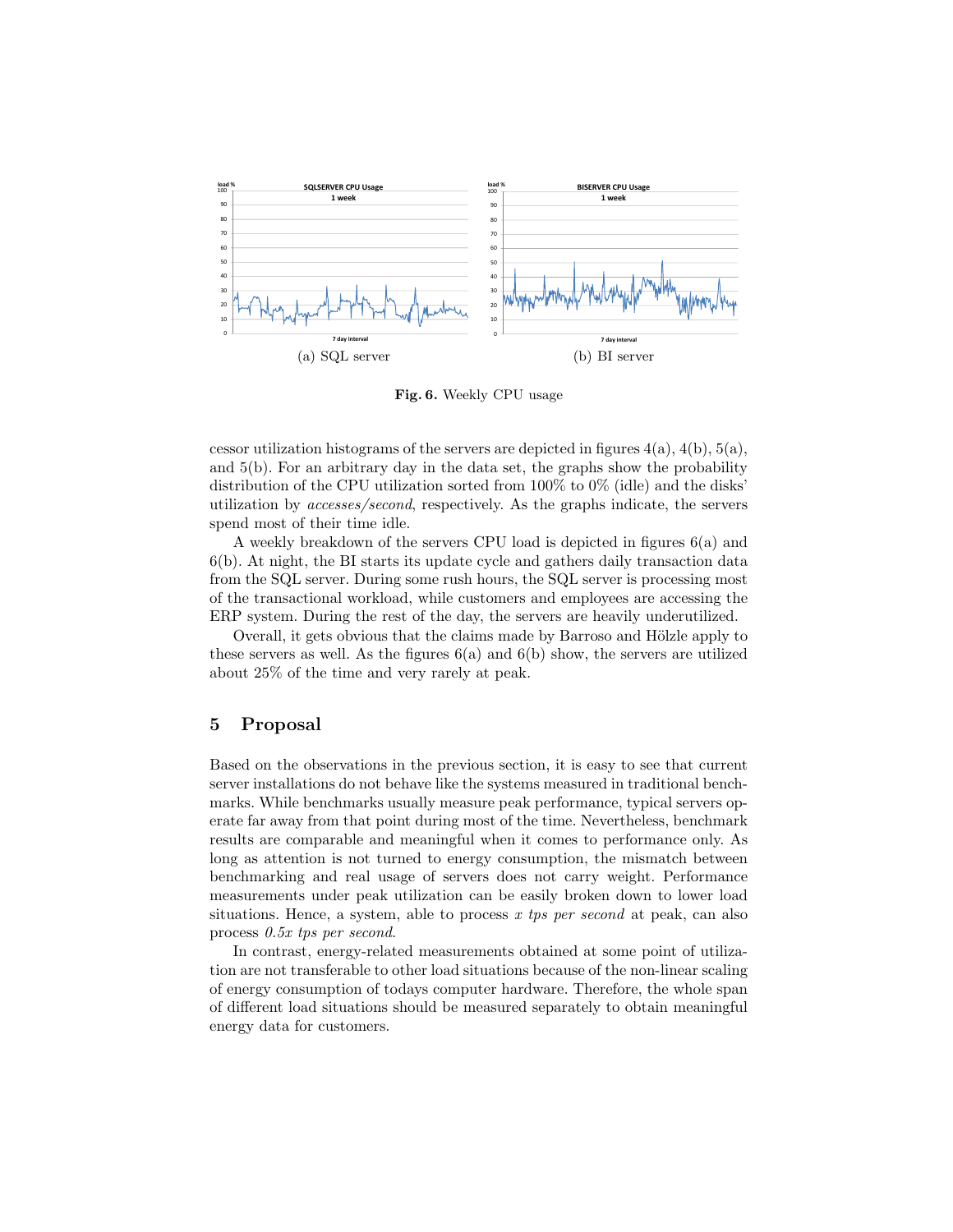

Fig. 7. Comparing benchmark paradigms

As an analogy from a well-known field, automobiles are benchmarked similarly with additional "energy-related" measures. Hence, the power of a car is estimated by its horse power and its top speed, like database servers are classified by their hardware and their peak  $tpmC / QphH / tpsE$ . On the other hand, the gas consumption of a car, estimated at top speed, is meaningless for the average driver, because the measurement does not reveal the gas consumption for average usages. Therefore, a car's mileage is measured by driving the car through a set of standardized usage profiles which reflect the typical use of the vehicle. The same paradigm should be applied to database benchmarks as well, where energy consumption measured at peak utilization is no indicator for the average use case.

Figure 7(a) depicts the point that all TPC-\* benchmarks measure compared to the typical working region of a server. Note the mismatch in energy efficiency between both regions. To cope with the limitations we have outlined previously and to keep the TPC benchmarking suite up to date, we propose a new paradigm in benchmarking.

#### 5.1 Static Weighted Energy Proportionality

Nowadays, the measurement paradigm for the TPC benchmarks strictly focuses on performance results, i.e., to get the most (in terms of units of work) out of the SUT. Hence, this methodology collides with the desire to get a meaningful energy-efficiency metrics for the system. Therefore, we propose a sequence of small benchmarks that utilize the SUT at different load levels, instead of a single run at peak load. Figure 7(b) depicts a feasible set of benchmark runs at different utilization ratios. First, a traditional TPC-\* run will be performed, i.e., at full utilization. That run is used as a baseline to get the maximum possible performance the SUT can handle (see equation 2). Next, based on the results from the first run, the number of queries per second issued for the other runs is calculated using equation 3, where x denotes the system utilization between 0 and 1.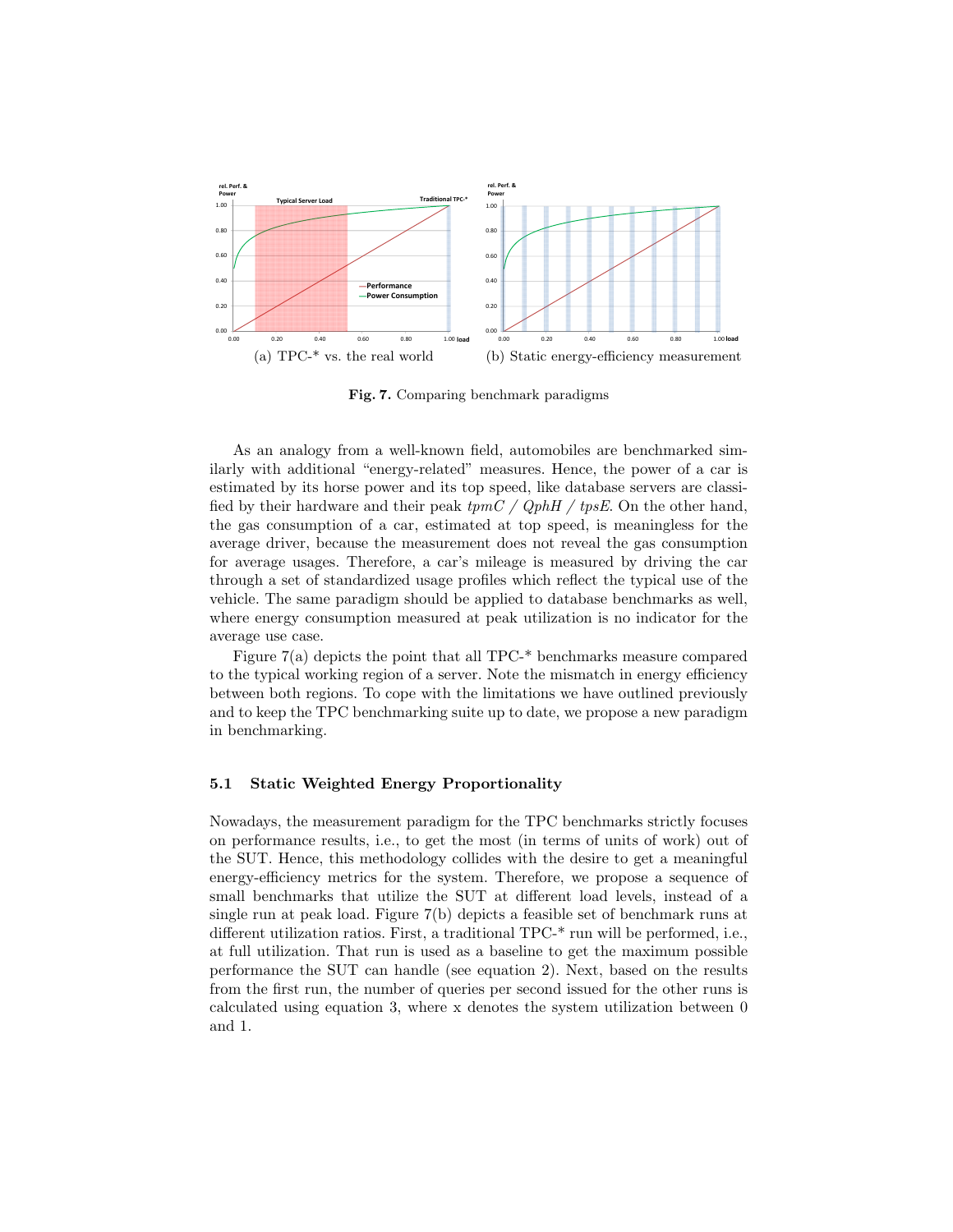$$
baseline := \frac{transactions}{second} \quad \textcircled{100\%} \tag{2}
$$

$$
\frac{transactions}{second} @ x := baseline \cdot x \tag{3}
$$

Of course, depending on the type of benchmark, the characteristics and knobs for throttling can differ, e.g., for TPC-C increasing the think time seems reasonable while for TPC-H a reduction of concurrent streams is the only possibility. We call this a static weighted energy-proportionality benchmark, because the workload does not change in between and, therefore, the system does not have to adapt to new load situations. To allow the system adapting to the current workload, a preparation phase of a certain timespan is preceding each run. During the preparation time, the SUT can identify the workload and adapt its configuration accordingly. It is up to the system whether and how to adapt to the workload, e.g., the system can power down unused CPU cores or consolidate the workload on fewer nodes in order to save energy. After the preparation phase, the overall energy consumption during the run is measured. In other words, instead of measuring the performance of the SUT, we are now measuring the power consumption for a certain system usage.

At each load level, the system's energy proportionality (according to equation 1) is calculated. By multiplying each result with the relative amount of time the system is running at that load level, we can estimate the overall energy proportionality under realistic workloads.

Formula Let  $EP_i$  be the energy proportionality at load level i, and let  $T_i$  be the relative time, the system operates at that level. Then, the static weighted energy proportionality of the system  $( = SWEP)$  can be calculated as:

$$
SWEP = \int_{i=0.0}^{1.0} EP_i \cdot T_i \, di \tag{4}
$$

We can estimate the power consumption  $( = PC)$  of the SUT during the measured interval by multiplying the (absolute) power consumption of each interval  $(PC<sub>i</sub>)$  with the relative time, the system operates in that load interval:

$$
PC = \int_{i=0.0}^{1.0} PC_i \cdot T_i \, di \qquad [Watts] \tag{5}
$$

Furthermore, by adding the system's performance to the formula (denoted as tps in the following), we can estimate the overall energy efficiency.

$$
EE = \int_{i=0.0}^{1.0} \frac{PC_i}{tps_i} \cdot T_i \, di \qquad \left[\frac{Watts}{tps}\right] \tag{6}
$$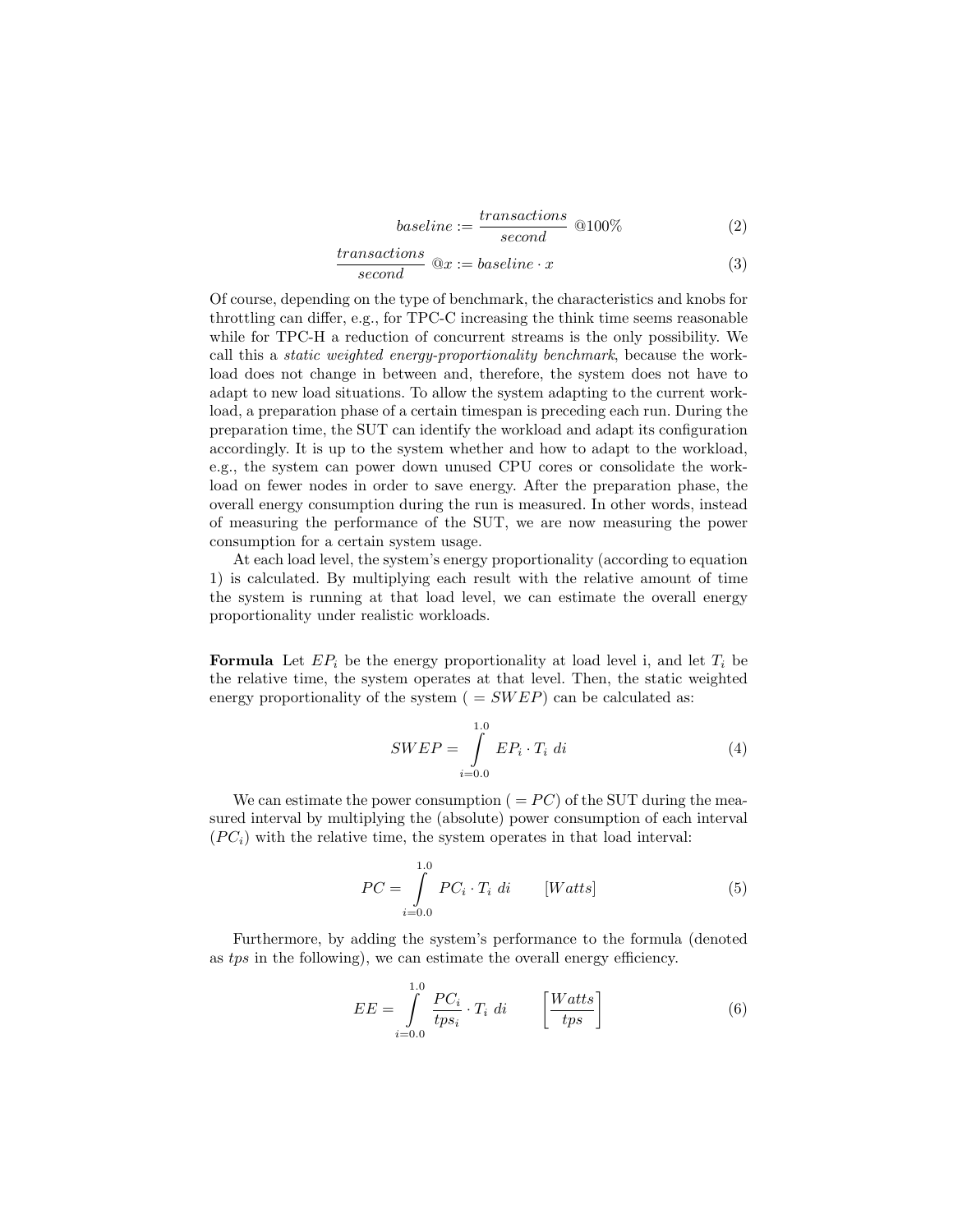|                    |                        | real system |      |                      | energy-proportional system |     |                      |
|--------------------|------------------------|-------------|------|----------------------|----------------------------|-----|----------------------|
|                    | load rel. time rel. PC |             | EP   | $EP \cdot time rel.$ | $rel.$ PC EP               |     | $EP \cdot time rel.$ |
| idle               | 0.11                   | 0.47        | 0.00 | 0.00                 | 0.0                        | 1.0 | 0.11                 |
| 0.1                | 0.08                   | 0.7         | 0.14 | 0.01                 | 0.1                        | 1.0 | 0.08                 |
| 0.2                | 0.19                   | 0.78        | 0.26 | 0.05                 | 0.2                        | 1.0 | 0.19                 |
| 0.3                | 0.23                   | 0.84        | 0.36 | 0.08                 | 0.3                        | 1.0 | 0.23                 |
| 0.4                | 0.18                   | 0.88        | 0.45 | 0.08                 | 0.4                        | 1.0 | 0.18                 |
| 0.5                | 0.10                   | 0.91        | 0.55 | 0.05                 | 0.5                        | 1.0 | 0.10                 |
| 0.6                | 0.05                   | 0.93        | 0.65 | 0.03                 | 0.6                        | 1.0 | 0.05                 |
| 0.7                | 0.02                   | 0.94        | 0.74 | 0.01                 | 0.7                        | 1.0 | 0.02                 |
| 0.8                | 0.01                   | 0.98        | 0.82 | 0.01                 | 0.8                        | 1.0 | 0.01                 |
| 0.9                | 0.01                   | 0.99        | 0.91 | 0.01                 | 0.9                        | 1.0 | 0.01                 |
| 1.0                | 0.02                   | 1.00        | 1.00 | 0.02                 | 1.0                        | 1.0 | 0.02                 |
| <b>SWEP</b><br>$=$ |                        |             |      | 0.37                 |                            |     | 1.00                 |

Table 1. Example calculation of the SWEP

In a practical application, the integrals in the formulas 4, 5, and 6 are approximated by the sum of load situations measured, e.g., by eleven measurements of loads from 0% to 100% using a 10% increment.

Example To clarify the calculation of the weighted average, we will give an example using the load and energy measurements provided by Google (see Figures 1 and 2). Table 1 shows the (relative) average power consumption and time fractions of a hypothetical server for 11 utilization levels. The data is derived from the two studies done by Google. For comparison, the relative energy footprint of a theoretical, perfectly energy-proportional system is shown.

This static approach has certain drawbacks: First, the measurements are rather coarse grained in reality, i.e., "reasonable" static measurements will be employed at  $0, 10, 20, \ldots, 100\%$  load, but not in greater detail. And second, this calculation does not take transition times from one load/power level to another into account.

#### 5.2 Dynamic Weighted Energy Efficiency

To design an energy-related benchmark that overcomes the drawbacks of the static approach, we are proposing a refinement of the previous benchmark, called dynamic weighted energy-efficiency benchmark (DWEE). In order to simulate an even more realistic workload on the SUT, the static measurements at various load levels of the SWEP benchmark are replaced by continuous sequences of different length and different load situations (so called Scenes), followed by each other without interruption or preparation times. In contrast to the static approach, all scenes run consecutively, thus transition times are measured as well in this benchmark. That enables us to test the systems ability to dynamically adapt (if possible) while running.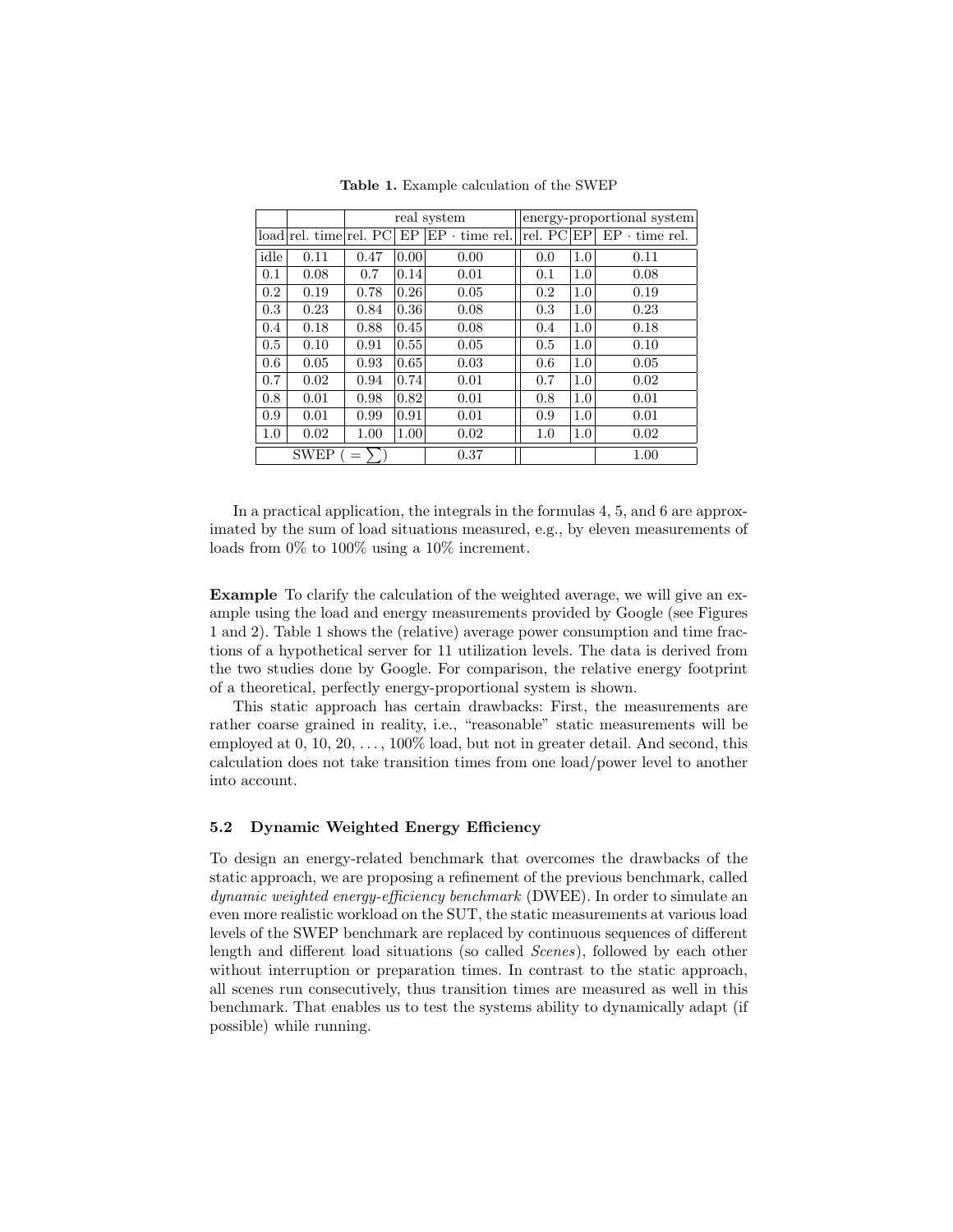

Fig. 8. Dynamic weighted energy-efficiency benchmark – sample load pattern

Every scene will run for a defined timespan  $T$ , as sketched in Figure 8. A  $timespan$  is always a cardinal multiple of a constant *time slice t*, thus, all scenes run for a multiple of that time slice.

The dynamic energy-efficiency benchmark should simulate a typical workload pattern, hence, the sequence of load levels should reflect the intended usage pattern of the SUT.

Influence of the length of the time slice  $t$  By adjusting the cardinal time slice  $t$  to smaller values, all benchmarking scenes will be shorter, hence, the system must react faster to changing loads. Such a course of action enables testing the SUTs ability to quickly react to changes. Of course, when benchmarking different systems, the results for a specific benchmark can only be compared by choosing the same time slice t and the same sequence of scenes.

The minimum length of the time slice should not go below 10 minutes, because real-world utilization usually does not change faster than that.

Formula Calculating the result of the DWEE benchmark is simpler than calculating the SWEP results, because the weighting of the utilization is determined by the selection of scenes. Because we are measuring the overall throughput and energy consumption, we do not have to aggregate several measurements. To obtain comparable results, benchmark runs will be characterized by  $Watt/tps$ . Hence, the overall result of the dynamic weighted energy-efficiency benchmark, short  $DWEE$ , is:

$$
DWEE = \frac{overall\ Energy\ Consumption}{overall\ #\ of\ Transactions} \qquad \left[ \frac{Joule}{transactions} = \frac{Watt}{tps} \right]
$$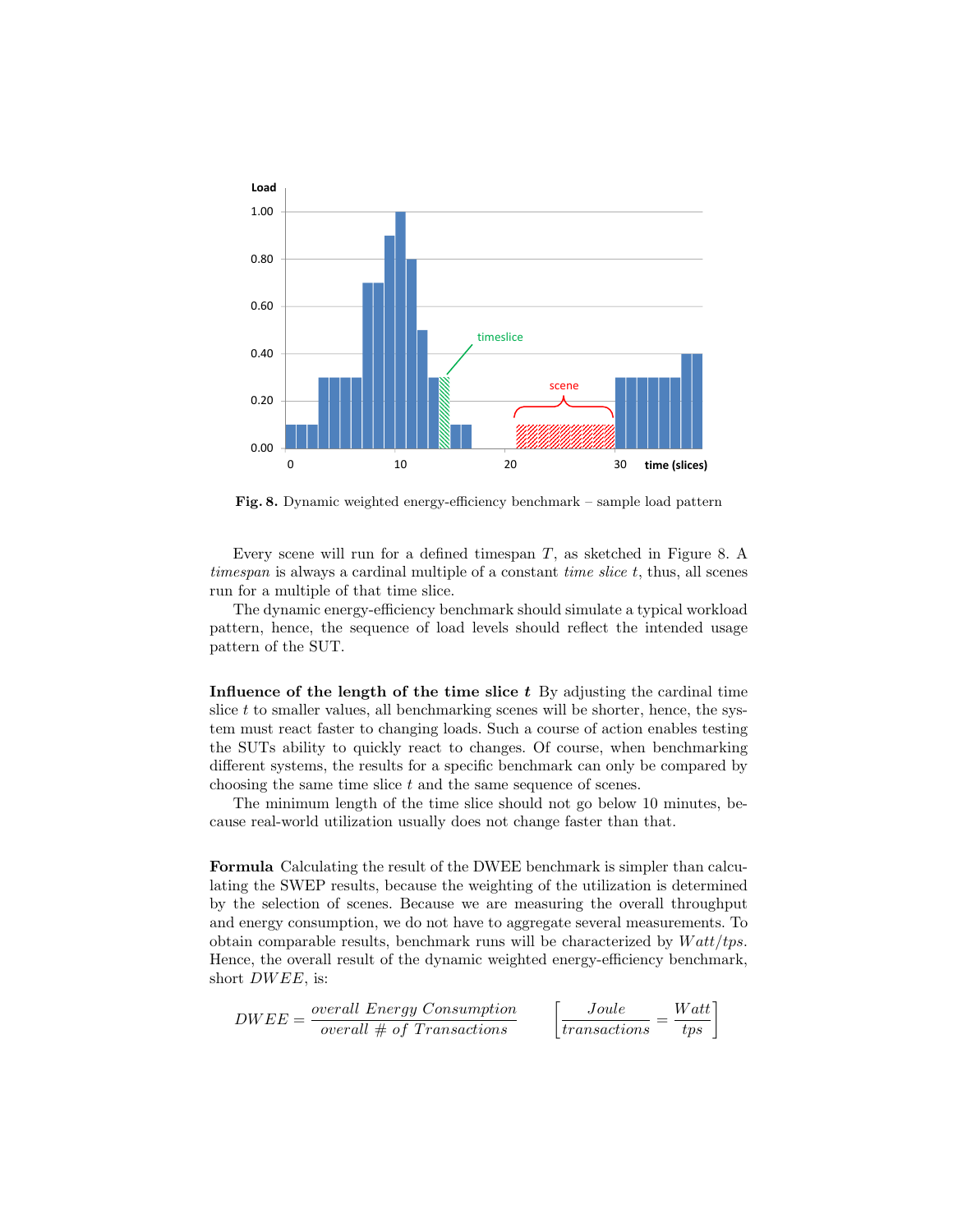Hence, by employing the same sequence of scenes and the same length of  $t$ , the energy efficiency of different systems can be compared to each other. Because the benchmark closely simulates a daily workload, the energy consumption to be anticipated by the system under test can be estimated for its prospective use.

# 6 Conclusion and Future Work

In times of high energy cost and rising environmental concerns, it is crucial to shift the focus from a purely performance-centric view to a more comprehensive look. For this reason, we have proposed two additional measures to the widely used TPC-\* benchmarks. The results from the benchmark runs can be used to estimate the average power consumption for given usage profiles. By comparing the overall performance and the load-specific energy efficiency, systems can be compared for arbitrary utilization profiles. Of course, customers need to be aware of the specific usage profile of their servers to get meaningful results from the benchmarks.

We have explained, why high throughput as sole optimization criterion and  $\frac{s}{tps}$  (or  $\frac{s}{tpsC}$ ,  $\frac{s}{tpsE}$ , etc.) as the solitary driver for purchase decisions are no longer up to date. Therefore, we proposed a paradigm shift for the TPC benchmarks: the same shift that has already moved SPEC and SPC to energyrelated benchmarks. This paper introduced more sophisticated energy measures to allow a more detailed view of the systems' energy efficiency. By comparing the static weighted energy proprtionality of two servers, one can easily derive, which server is the more energy proportional one. Additionally, if the usage pattern of the server is known, the servers real energy consumption can be estimated. Finally, for getting more realistic, energy-related results, the DWEE benchmark can be run with workloads, that reflect the estimated usage for a customer. These workloads could stem from historical performance data provided by the customer to enable tailor-made comparisons of different systems. Alternatively, a workload specified by the TPC would enable standardized benchmarking as usual, with respect to energy.

Since customers are slowly becoming energy-aware also as far as their computer equipment is concerned, measures revealing energy-related characteristics of servers are gaining increasing attention. Our benchmark proposal will help comparing the energy profile of different systems.

Our approach focuses on the overall power consumption of the SUT. We do not make restrictions regarding the power consumption of individual components. Therefore, it is up to the system designers how to improve the energy footprint of their systems. Some of the possibilities include powering down redundant, but underutilized components, e.g., disks in a storage array, CPU cores, or networking adapters. Other approaches could focus on the hardware level, i.e., choosing more energy-efficient components while building the system. Typical servers can widely vary in power consumption, depending on the